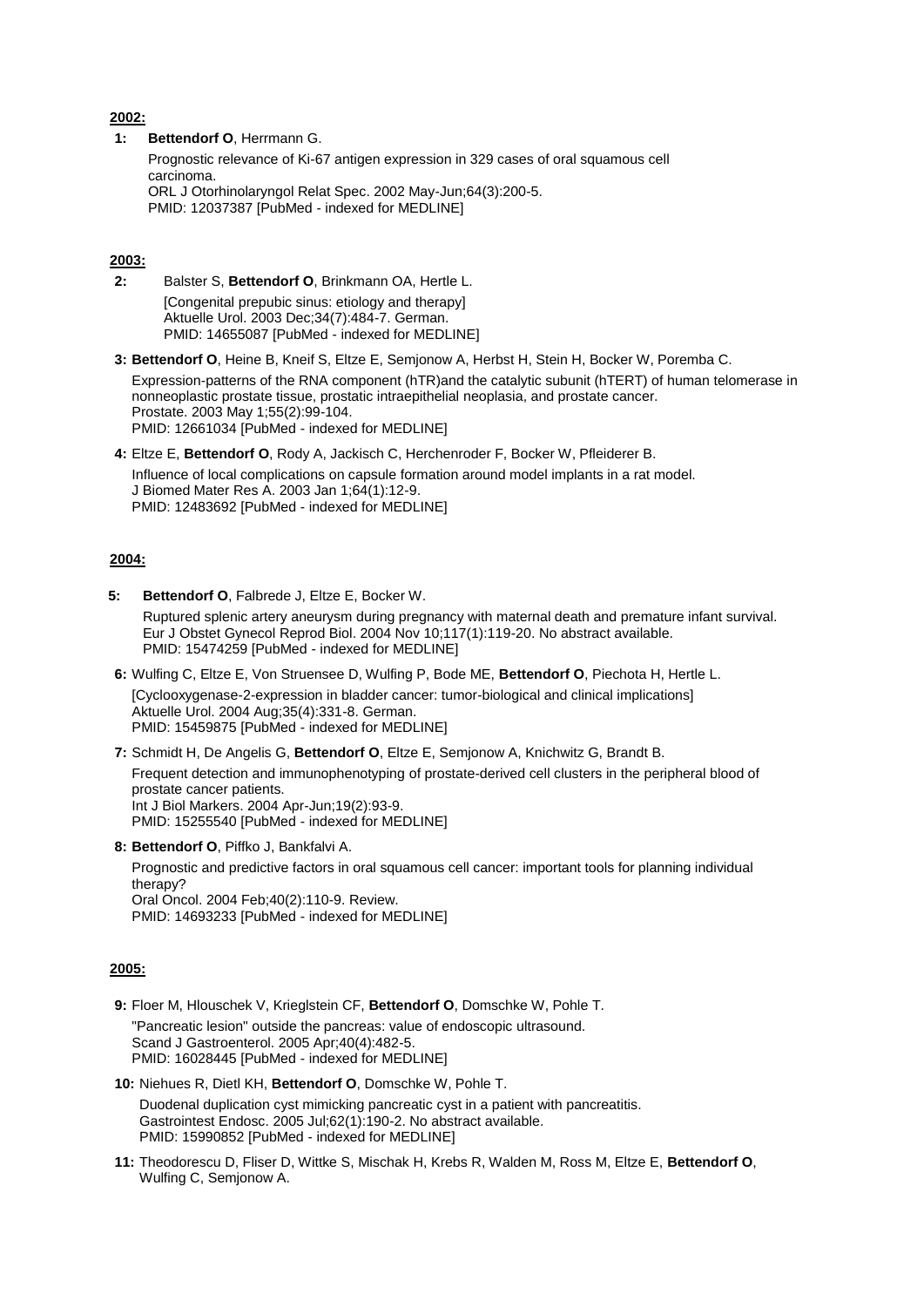Pilot study of capillary electrophoresis coupled to mass spectrometry as a tool to define potential prostate cancer biomarkers in urine. Electrophoresis. 2005 Jul;26(14):2797-808. PMID: 15981297 [PubMed - indexed for MEDLINE]

**12: Bettendorf O**[, Schmidt H, Eltze E, Gockel I, Semjonow A, Burger H, Bocker W, Brandt B.](http://www.ncbi.nlm.nih.gov/entrez/query.fcgi?db=pubmed&cmd=Retrieve&dopt=AbstractPlus&list_uids=15586249&query_hl=1&itool=pubmed_docsum)

Cytogenetic changes and loss of heterozygosity in atypical adenomatous hyperplasia, in carcinoma of the prostate and in non-neoplastic prostate tissue using comparative genomic hybridization and multiplex-PCR. Int J Oncol. 2005 Jan;26(1):267-74. PMID: 15586249 [PubMed - indexed for MEDLINE]

## **2006:**

**13:** [Juergens KU, Weckesser M,](http://www.ncbi.nlm.nih.gov/entrez/query.fcgi?db=pubmed&cmd=Retrieve&dopt=AbstractPlus&list_uids=16861519&query_hl=1&itool=pubmed_docsum) **Bettendorf O**, Wormanns D.

Duodenal somatostatinoma and gastrointestinal stromal tumor associated with neurofibromatosis type 1: diagnosis with PET/CT. AJR Am J Roentgenol. 2006 Aug;187(2):W233-4. No abstract available. PMID: 16861519 [PubMed - indexed for MEDLINE]

- **14:** [Larsson A, Ronquist G, Wulfing C, Eltze E,](http://www.ncbi.nlm.nih.gov/entrez/query.fcgi?db=pubmed&cmd=Retrieve&dopt=AbstractPlus&list_uids=16678048&query_hl=1&itool=pubmed_docsum) **Bettendorf O**, Carlsson L, Nilsson BO, Semjonow A. Antiprostasome antibodies: possible serum markers for prostate cancer metastasizing liability. Urol Oncol. 2006 May-Jun;24(3):195-200. PMID: 16678048 [PubMed - indexed for MEDLINE]
- **15:** Sezer O, Hoffmeier A, **Bettendorf O**[, Franzius C, Semik M, Schmid C, Scheld HH.](http://www.ncbi.nlm.nih.gov/entrez/query.fcgi?db=pubmed&cmd=Retrieve&dopt=AbstractPlus&list_uids=16639689&query_hl=1&itool=pubmed_docsum)

Mucinous cystadenocarcinoma--an extremely rare tumor in a young patient. Thorac Cardiovasc Surg. 2006 Apr;54(3):216-7. PMID: 16639689 [PubMed - indexed for MEDLINE]

**16: Bettendorf O**[, Bierer S, Kohler G, Piechota HJ, Mesters RM, Klockenbusch W.](http://www.ncbi.nlm.nih.gov/entrez/query.fcgi?db=pubmed&cmd=Retrieve&dopt=AbstractPlus&list_uids=16519992&query_hl=1&itool=pubmed_docsum)

Neoplasia of the kidney--a rare event during pregnancy. Eur Urol. 2006 Jul;50(1):148-50. Epub 2006 Feb 24. PMID: 16519992 [PubMed - in process]

**17:**  Lellé RJ, **Bettendorf O**, Eltze E*.*

> Dünnschichtzytologie Teil 1: Durchführung. GYN-Praktische Gynäkologie 2006 (3).

- **18:** Lellé RJ, **Bettendorf O**, Eltze E. Dünnschichtzytologie Teil 2: Entzündliche Veränderungen. GYN-Praktische Gynäkologie 2006 (4):246-250.
- **19:** Lellé RJ, **Bettendorf O**, Eltze E. Dünnschichtzytologie Teil 3: Die deziduale Umwandlung der Zervix. GYN-Praktische Gynäkologie 2006 (5):335-338.
- **20:** Lellé RJ, **Bettendorf O**, Eltze E. Dünnschichtzytologie Teil 4: HPV-bedingte Veränderungen an der Zervix. GYN-Praktische Gynäkologie 2006 (6):399-405.

## **2007:**

- **21:** Lellé RJ, **Bettendorf O**, Eltze E. Dünnschichtzytologie Teil 5: Die zervikale intraepitheliale Neoplasie (CIN). GYN-Praktische Gynäkologie 2007 (1):30-32.
- **22:** Lellé RJ, **Bettendorf O**, Eltze E. Dünnschichtzytologie Teil 6: Fallbeispiele zur zervikalen intraepithelialen Neoplasie (CIN). GYN-Praktische Gynäkologie 2007 (2):112-118.
- **23:** Lellé RJ, **Bettendorf O**, Eltze E. Dünnschichtzytologie Teil 7: . Fallbeispiele zur zervikalen intraepithelialen Neoplasie (CIN). GYN-Praktische Gynäkologie 2007 (3):178-186.
- **24:** Lellé RJ, **Bettendorf O**, Eltze E. Dünnschichtzytologie Teil 8: Fallbeispiele zur zervikalen intraepithelialen Neoplasie (CIN). GYN-Praktische Gynäkologie 2007 (4):246-257.
- **25:** Lellé RJ, **Bettendorf O**, Eltze E.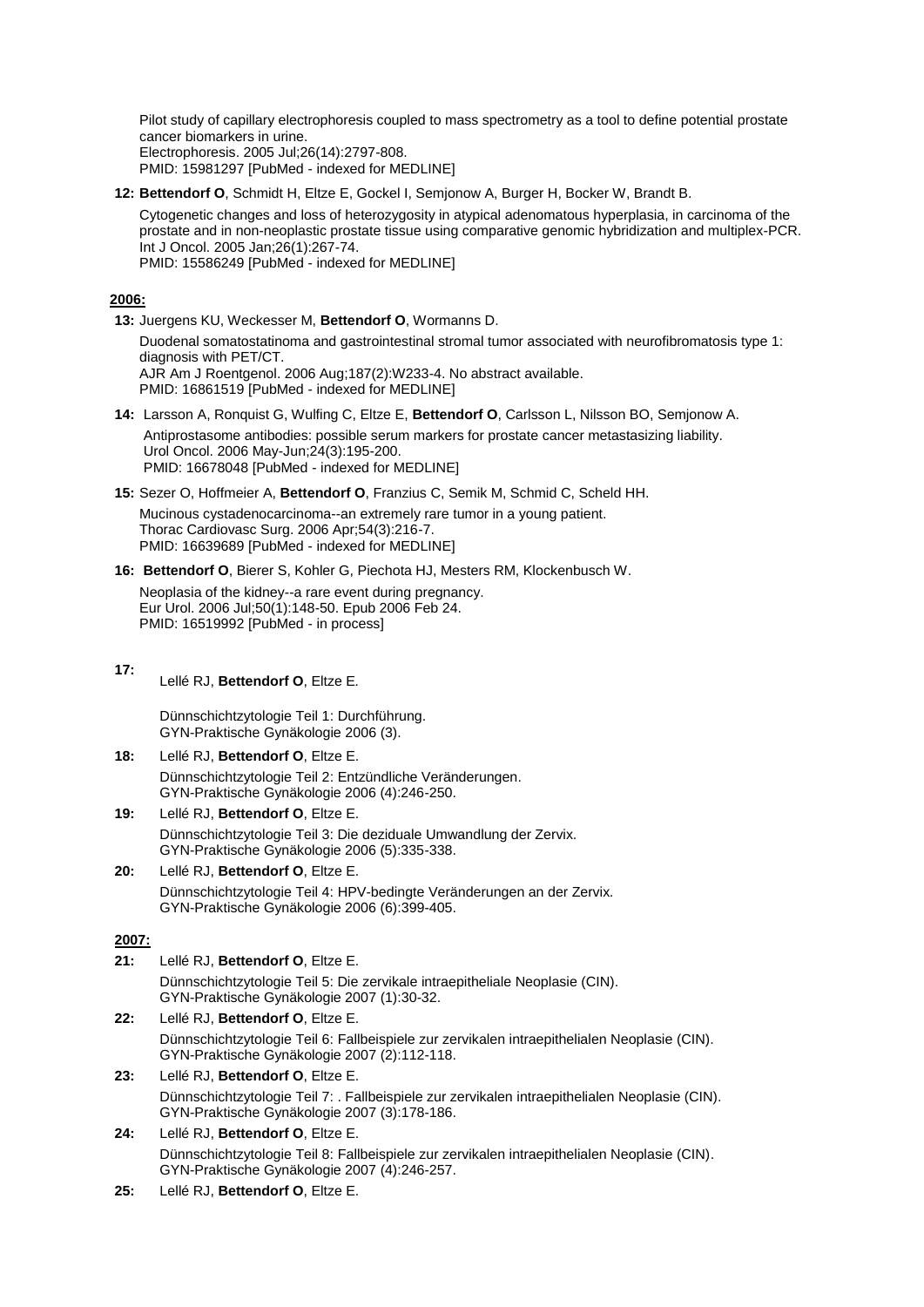Dünnschichtzytologie Teil 9: Fallbeispiele zur zervikalen intraepithelialen Neoplasie (CIN). GYN-Praktische Gynäkologie 2007 (5):353-362.

**26:** Lellé RJ, **Bettendorf O**, Eltze E. Dünnschichtzytologie Teil 10: Fallbeispiele zur zervikalen intraepithelialen Neoplasie (CIN). GYN-Praktische Gynäkologie 2007 (6):442-449.

### **2008:**

**27:** Lellé RJ, **Bettendorf O**, Eltze E.

Dünnschichtzytologie Teil 11: Fallbeispiele zur zervikalen intraepithelialen Neoplasie (CIN). GYN-Praktische Gynäkologie 2008 (1):46-52.

**28:** Lellé RJ, **Bettendorf O**, Eltze E.

Dünnschichtzytologie Teil 12: Fallbeispiele zur zervikalen intraepithelialen Neoplasie (CIN). GYN-Praktische Gynäkologie 2008 (2):94- 103.

**29:** Lellé RJ, **Bettendorf O**, Eltze E.

Dünnschichtzytologie Teil 13: Fallbeispiele zur zervikalen intraepithelialen Neoplasie (CIN). GYN-Praktische Gynäkologie 2008 (3):178- 189.

**30: Bettendorf O**, Schmidt H, Staebler A, Grobholz R, Heinecke A, Böcker W, Hertle L, Semjonow A.

Chromosomal imbalances, loss of heterozygosity, and immunohistochemical expression of TP53, RB1, and PTEN in intraductal cancer, intraepithelial neoplasia, and invasive adenocarcinoma of the prostate.

Genes Chromosomes Cancer. 2008 Mar 27; [Epub ahead of print] PMID: 18383208 [PubMed - as supplied by publisher]

# **2010:**

- **31:** Köpke T, Oberpenning F, **Bettendorf O**, Eltze E, Herrmann E, Hertle L, Weining C, Wulfing C, Semjonow A. [Negative predictive value of systematic ultrasound-guided prostate biopsy: which tumours do we miss?](http://www.ncbi.nlm.nih.gov/pubmed/20592386) Anticancer Res. 2010 May;30(5):1823-7. PMID:20592386 [PubMed - indexed for MEDLINE]
- **33:** Eminaga O, Hinkelammert R, Semjonow A, Neumann J, Abbas M, Koepke T, **Bettendorf O**, Eltze E, Dugas M. [Clinical map document based on XML \(cMDX\): document architecture with mapping feature for reporting](http://www.ncbi.nlm.nih.gov/pubmed/21078179)  [and analysing prostate cancer in radical prostatectomy specimens.](http://www.ncbi.nlm.nih.gov/pubmed/21078179) BMC Med Inform Decis Mak. 2010 Nov 15;10:71. doi: 10.1186/1472-6947-10-71. PMID:21078179 [PubMed - indexed for MEDLINE]

# **2012:**

**34:** Eminaga O, Abbas M, Hinkelammert R, Titze U, **Bettendorf O**, Eltze E, Ozgür E, Semjonow A. [CMDX©-based single source information system for simplified quality management and clinical research](http://www.ncbi.nlm.nih.gov/pubmed/23206574)  [in prostate cancer.](http://www.ncbi.nlm.nih.gov/pubmed/23206574) BMC Med Inform Decis Mak. 2012 Dec 3;12:141. doi: 10.1186/1472-6947-12-141. PMID: 23206574 [PubMed - indexed for MEDLINE]

### **2013:**

- **35:** Eminaga O, Hinkelammert R, Abbas M, Titze U, Eltze E, **Bettendorf O**, Semjonow A. High-grade prostatic intraepithelial neoplasia [\(HGPIN\) and topographical distribution in 1,374](http://www.ncbi.nlm.nih.gov/pubmed/23532797)  [prostatectomy specimens: existence of HGPIN near prostate cancer.](http://www.ncbi.nlm.nih.gov/pubmed/23532797) Prostate. 2013 Jul;73(10):1115-22. doi: 10.1002/pros.22660. Epub 2013 Mar 26. PMID: 23532797 [PubMed - indexed for MEDLINE]
- **36:** de Jonge M, Busecke G, Heinecke A, **Bettendorf O**. [Human papillomavirus genotype distribution in cytologically screened women from northwest Germany.](http://www.ncbi.nlm.nih.gov/pubmed/24107800) Acta Cytol. 2013;57(6):591-8. doi: 10.1159/000355099. Epub 2013 Oct 4. PMID: 24107800 [PubMed indexed for MEDLINE]